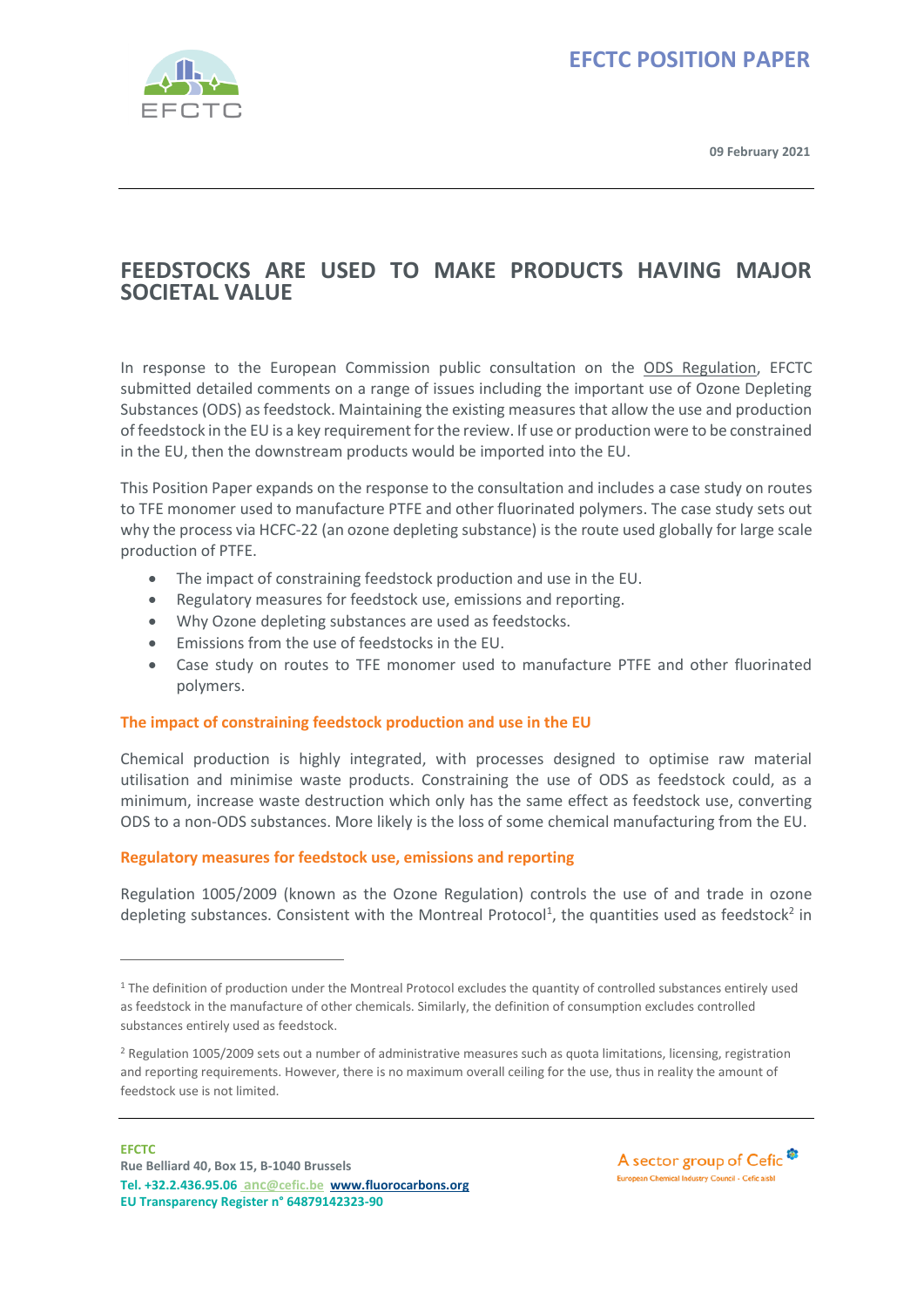the manufacture of other chemicals are excluded from the definition of production and consumption. Emissions from the use of ODS feedstock in the EU must be reported and these are extremely low according to the EEA report on Ozone Depleting Substances 2020. From the 2020 TEAP Progress Report<sup>3</sup> emission rates from use of feedstock in the EU are at the very bottom of the emission range globally.

F-gas Regulation 517/2014, Article 7 "*emissions of fluorinated greenhouse gases in relation to production"* requires that trifluoromethane, produced as a by-product during the manufacturing process, including during the manufacturing of feedstocks for their production, has been destroyed or recovered for subsequent use, in line with best available techniques.

#### **Why Ozone depleting substances are used as feedstocks**

Ozone depleting substances (ODS) are widely used as feedstocks<sup>4</sup> to produce a wide range of refrigerants, pharmaceuticals, agrochemicals, monomers, polymers and other substances of major societal value. The chemical reactivity of some ODS allow high yield, resource efficient processes that transform them into non-ODS substances.

The major use of ODS feedstocks globally is to produce fluorine containing substances although carbon tetrachloride is also used to produce chlorine containing final products such as perchloroethylene, synthetic pyrethroids and intermediates for dyes and pharmaceuticals such as antiviral drugs. The 2020 TEAP Progress Report<sup>5</sup> lists common feedstock applications of ozonedepleting substances. The most widely used ODS feedstock is HCFC-22 which in 2018 accounted for 45% of all global ODS feedstock use in metric tonnes. In contrast, as ODP tonnes HCFC-22 accounted for 6.4% of the global total, although it should be noted that ODP tonnes does not equate to emissions. From the total amount of ODS used as feedstock, a relatively minor to insignificant quantity will be emitted depending on the abatement technologies and containment measures utilised.

Some HFCs are also used as feedstock. In the EU, HFC feedstock use<sup>6</sup> currently is almost exclusively the use of relatively small quantities of HFC-23. Very small amounts are occasionally reported for other HFCs.

#### **Emissions from the use of feedstocks in the EU**

#### **EFCTC**

A sector group of Cefic<sup>®</sup> European Chemical Industry Council - Cefic aisbi EU Transparency Register nº 64879142323-90

<sup>&</sup>lt;sup>3</sup> May 2020 TEAP Progress Report - Volume 1 page 49

<sup>4</sup> Feedstocks are defined by the Ozone Regulation and the Montreal Protocol. More generally feedstocks are intermediates as defined by the REACH Regulation.

<sup>5</sup> May 2020 TEAP Progress Report – Volume 1 Table 5.1 page 40

<sup>6</sup> EEA Report No 15/2020 Fluorinated greenhouse gases 2020

Rue Belliard 40, Box 15, B-1040 Brussels Tel. +32.2.436.93.00 an[c@cefic.be](http://@cefic.be) [www.fluorocarbons.org](http://www.fluorocarbons.org/) EU Transparency Register n° 64879142323-90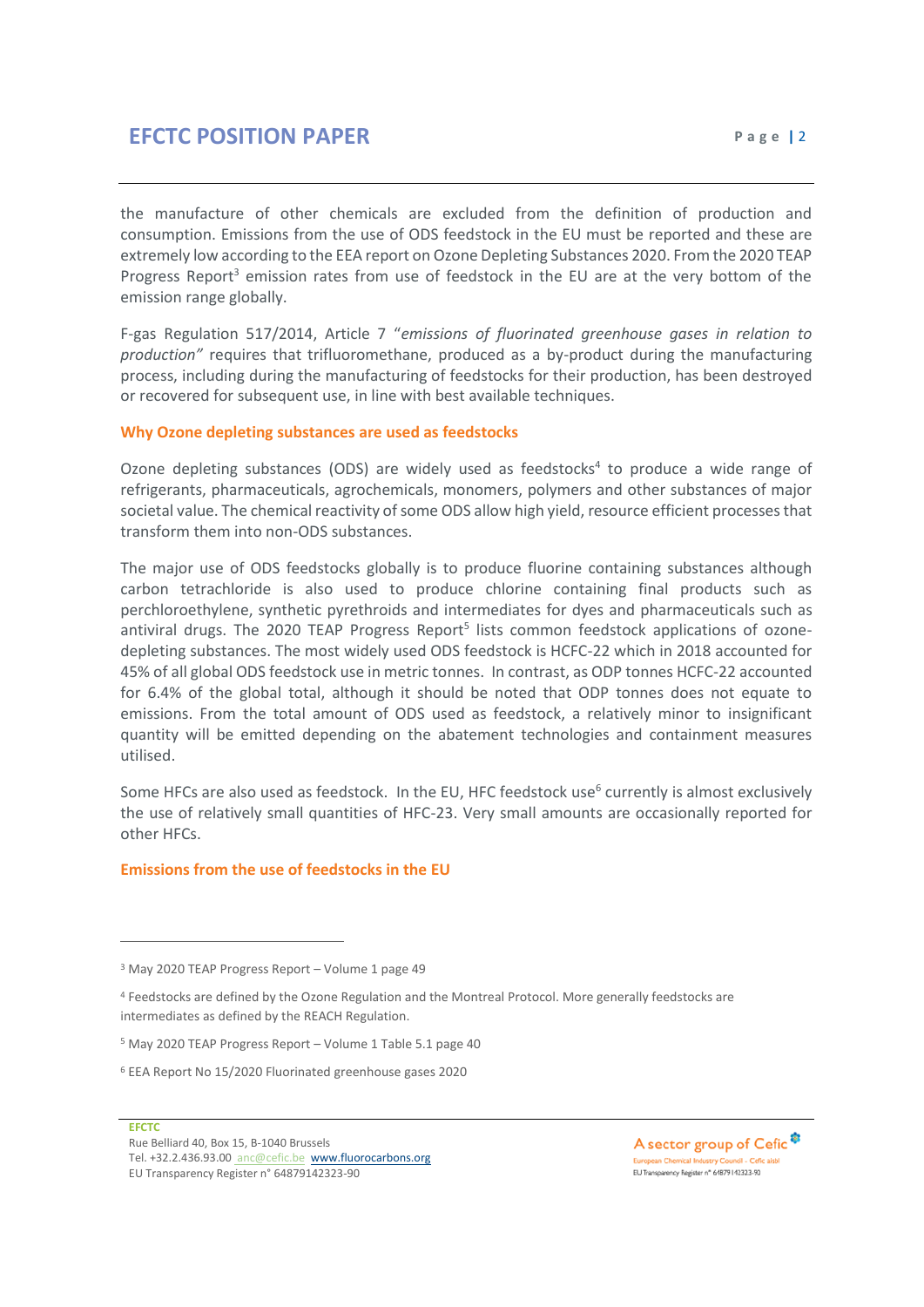The EEA Ozone-depleting substances 2020 report states that the quantity of controlled substances used as feedstock in the EU was 159,157 metric tonnes in 2019, down by 9% relative to 2018<sup>7</sup> (). In 2019, the emission rate from feedstock uses was 0.03 %, calculated as the ratio between total emissions and quantities of controlled substances used. This is comparable to 2018 and much lower than the emission rate for earlier years. According to the 2019 EEA report, the overall decrease in the relative emission rates suggests that improvements have been made in the control of emissions in industry in recent years and that these measures are still in effect today.

F-gas Regulation 517/2014, Article 7 "*emissions of fluorinated greenhouse gases in relation to production"* requires that trifluoromethane, produced as a by-product during the manufacturing process, including during the manufacturing of feedstocks for their production, has been destroyed or recovered for subsequent use, in line with best available techniques.

Globally, according to the 2020 TEAP Progress Report<sup>8</sup> emission rates from use of feedstock depend on a range of factors and notes that for the EU, the relatively low rate of emissions achieved illustrates the effectiveness of local controls, and industrial diligence, in the management and control of ODS emissions in feedstock use.

The EU reports its emissions of HFC-23, produced as a by-product during the manufacture of HCFC-22, as part of its Annual greenhouse gas inventory submission to the UNFCCC<sup>9</sup>. From this, in 2017 the EU share of global HFC-23 emissions, reported in a recent paper<sup>10</sup>, was about 0.2%. The EU reported over 98% reduction in emissions in 2017 compared to 1990.

### **Case study on routes to TFE monomer used to manufacture PTFE and other fluorinated polymers**

**Why PTFE is used**: PTFE provides the chemical and thermal stability and durability required for high performance of applications necessary to modern life such as medical devices, alternative energy technologies and aerospace applications. Tetrafluoroethylene is the required monomer.

**The process used globally from HCFC-22**: The required monomer tetrafluoroethylene (TFE) is produced commercially from HCFC-22 (chlorodifluoromethane), an ozone depleting substance, by pyrolysis at high temperature producing TFE in high yield with hexafluoropropene as a minor byproduct, HCl and some HFC-23 which is destroyed. Hexafluoropropene is also used as a monomer.

<sup>9</sup> EEA/PUBL/2019/051 Annual European Union greenhouse gas inventory 1990–2017 and inventory report 2019 Submission under the United Nations Framework Convention on Climate Change and the Kyoto Protocol page 469

A sector group of Cefic<sup>\$</sup> European Chemical Industry Council - Cefic aisb EU Transparency Register nº 64879142323-90

<sup>7</sup> 2018 was the second highest level of feedstock use since 2010 at 173,367 tonnes

<sup>8</sup> May 2020 TEAP Progress Report – Volume 1 page 49

<sup>10</sup> Increase in global emissions of HFC-23 despite near-total expected reductions, Nature Communications https://doi.org/10.1038/s41467-019-13899-4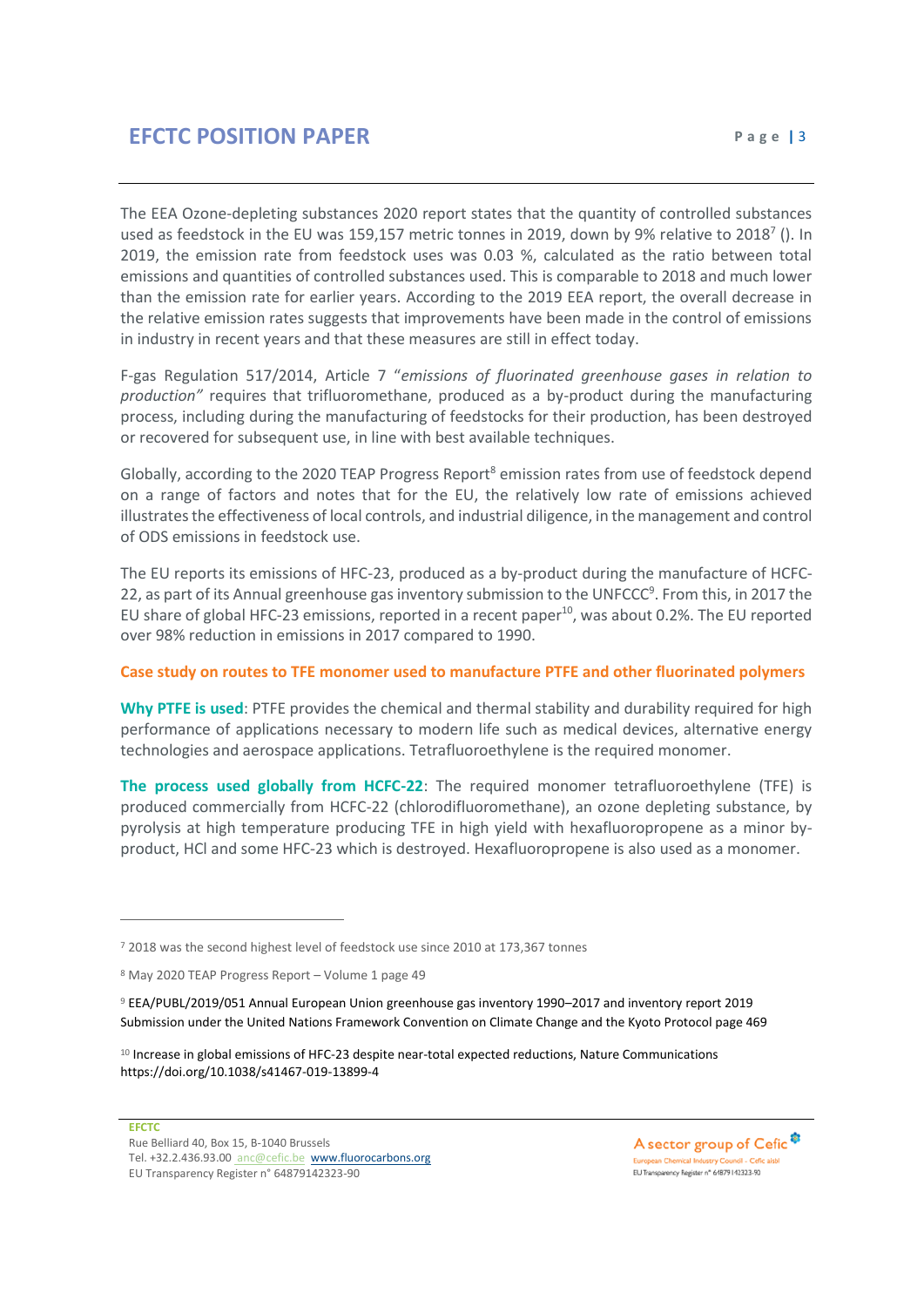**Alternative proposed route from HFC-23**: TFE could also be produced by the pyrolysis of HFC-23, as noted in the support study<sup>11</sup> for the evaluation of Regulation (EC) No 1005/2009 on substances that deplete the ozone layer. The use of HFC-23 to make TFE is discussed in detail in a recent paper which with the HFC-23 being produced by electrochemical fluorination.<sup>12</sup> However higher temperatures are typically required for HFC-23 pyrolysis with large recycle of HFC-23 and reduced selectivity to TFE.

#### **Comparing the HCFC-22 and HFC-23 processes**

**Introducing fluorine into substances:** There are many specialist processes and reactants to introduce fluorinated groups into molecules but for production of relatively simple molecules there are two main approaches:

- Reaction with hydrogen fluoride (HF) to replace chlorine with fluorine and with formation of hydrogen chloride (HCl) as a by-product, or for some substances, reaction of HF with an olefin.
- Reaction with elemental fluorine, generated electrochemically from potassium fluoride and HF, or by direct electrochemical fluorination.

**HCFC-22 is efficiently produced from chloroform** by reaction with HF in the presence of a catalyst. Over-fluorination results in HFC-23 as a by-product at up to about 3%, with an overall yield of HCFC-22 at about 95%. Chart 1 shows the production route to HCFC-22 and HFC-23 by-product.

A sector group of Cefic<sup>®</sup> European Chemical Industry Council - Cefic aisbi EU Transparency Register nº 64879142323-90

<sup>11</sup> 22-02-2019 by: Ramboll, IVM, Table 40 Feedstock uses page 197

<sup>&</sup>lt;sup>12</sup> ChemEngineering 2019, 3, 77 Energy and Resource Efficient Production of Fluoroalkenes in High Temperature Microreactors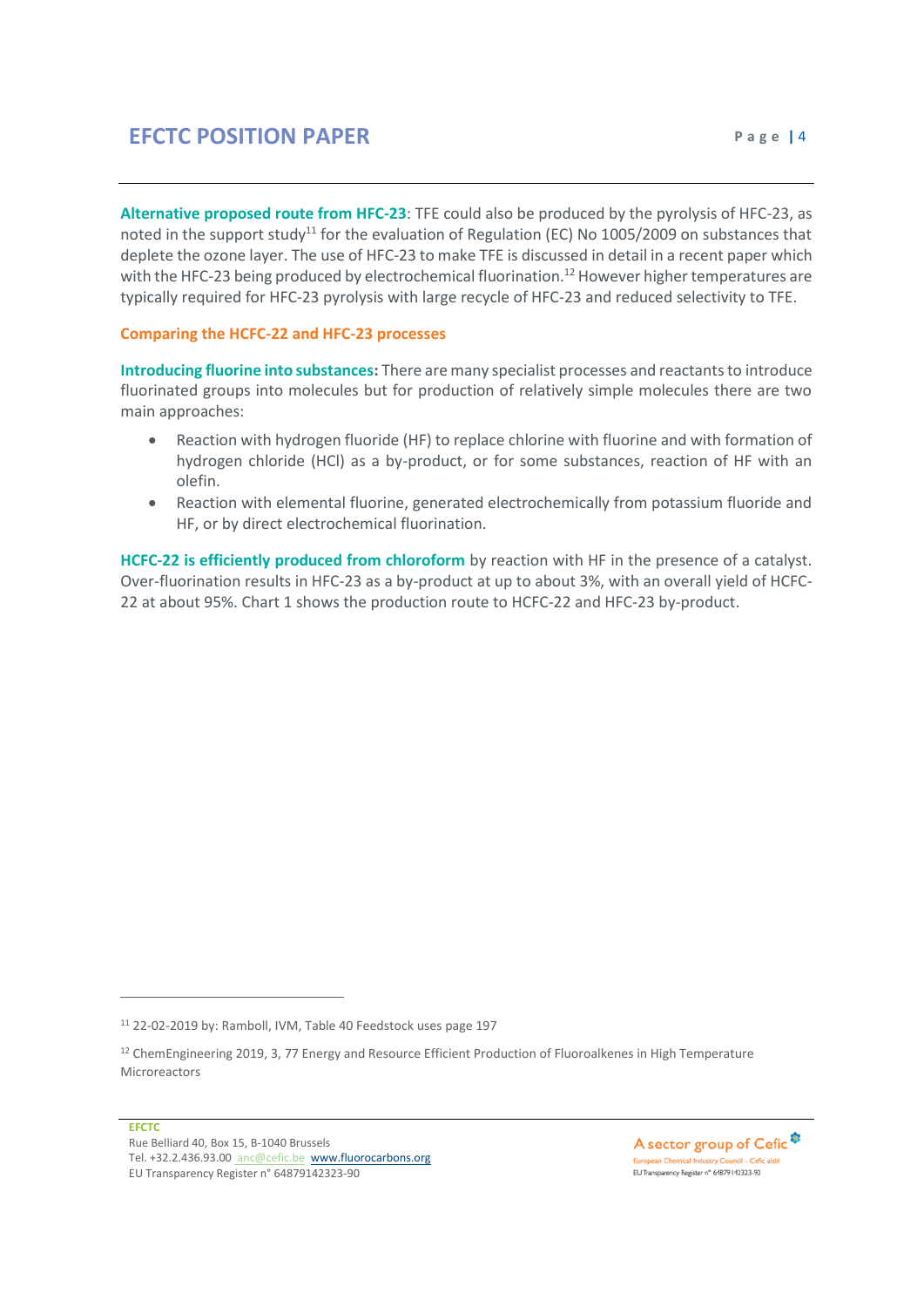



**For HFC-23** there are essentially two process routes for its production:

**Using the same process that is used to produce HCFC-22** but modifying the conditions to increase HFC-23 yield, as HFC-23 is a by-product of the current process (*see Chart 1*). This would require increased use of HF and extensive recycle of HCFC-22. There are no advantages of using HFC-23 from this route to produce TFE.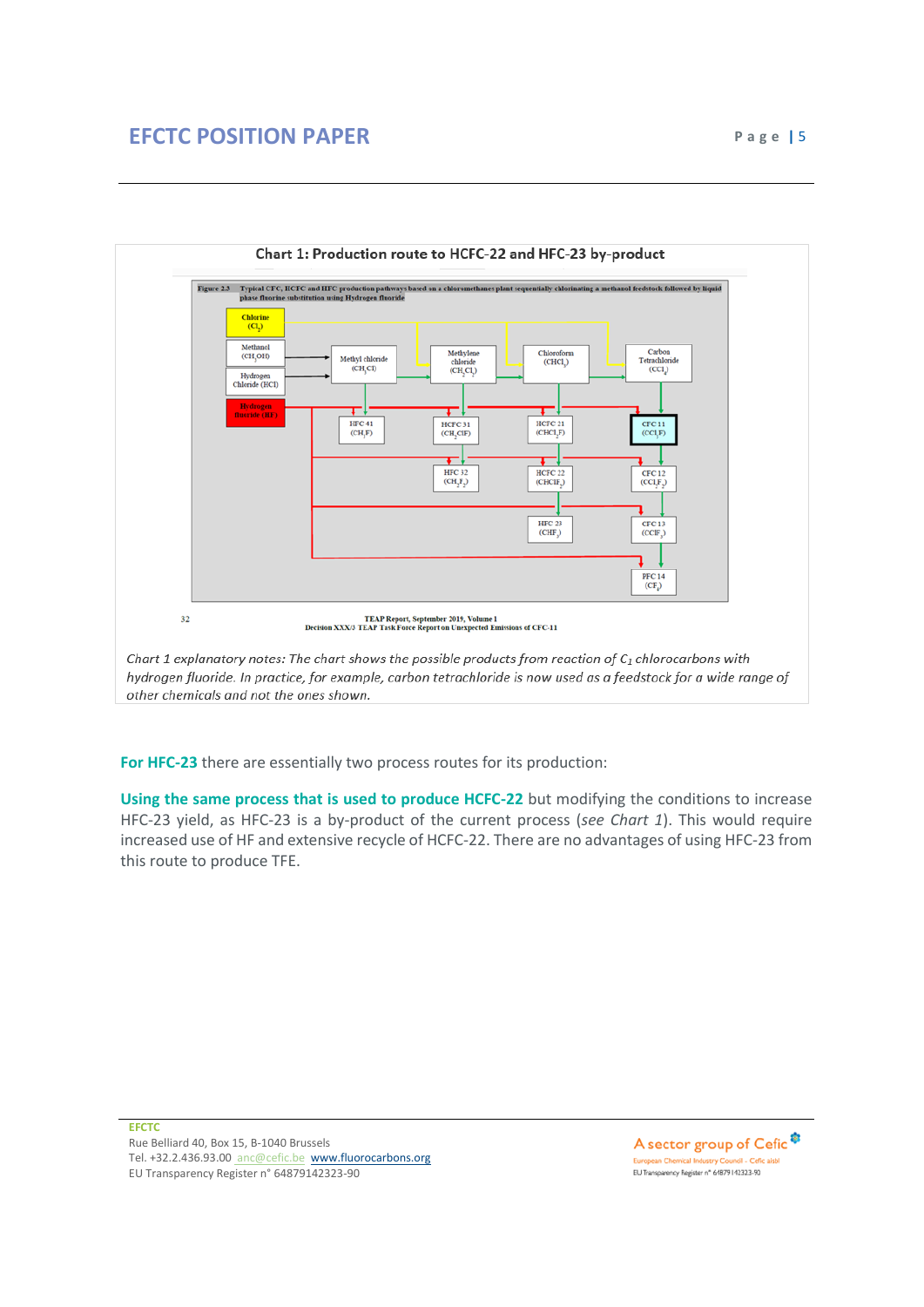**Reaction of methane with fluorine, either directly or using electrochemical fluorination**. These processes are normally used to produce PFCs (perfluorocarbons) such as perfluoromethane (CF4) or perfluoropropane  $(C_3F_8)$  and typically operated at a much smaller scale than would be required for TFE demand. Inevitably electrochemical or direct fluorination of methane will produce perfluoromethane (about 30% yield) with partially fluorinated methanes (about 70%) including HFC-23 (CF<sub>3</sub>H) as shown in Chart 2. Even if the scale required for TFE production could be achieved, CF<sub>4</sub> by- product would be significant and would have to be destroyed as there is not a demand for such quantities. In addition to the relatively small scale typically used, the poor selectivity for HFC-23 and the high yield of perfluoromethane  $(CF_4)$  are major drawbacks. Furthermore, the atmospheric lifetime of perfluoromethane  $(CF_4)$  is about 50,000 years making the avoidance of emissions even more critical. Perfluoromethane is much more stable than HFCs such as HFC-23 and is more difficult to destroy<sup>13</sup>.



A sector group of Cefic<sup>®</sup> European Chemical Industry Council - Cefic aisb EU Transparency Register nº 64879142323-90

<sup>&</sup>lt;sup>13</sup> On the Incinerability of Highly Fluorinated Organic Compounds, W Tsang, D R Burgess, J R & V Babushok, Combustion Science and Technology 1998, 139:1, 385-402, DOI:10.1080/00102209808952095